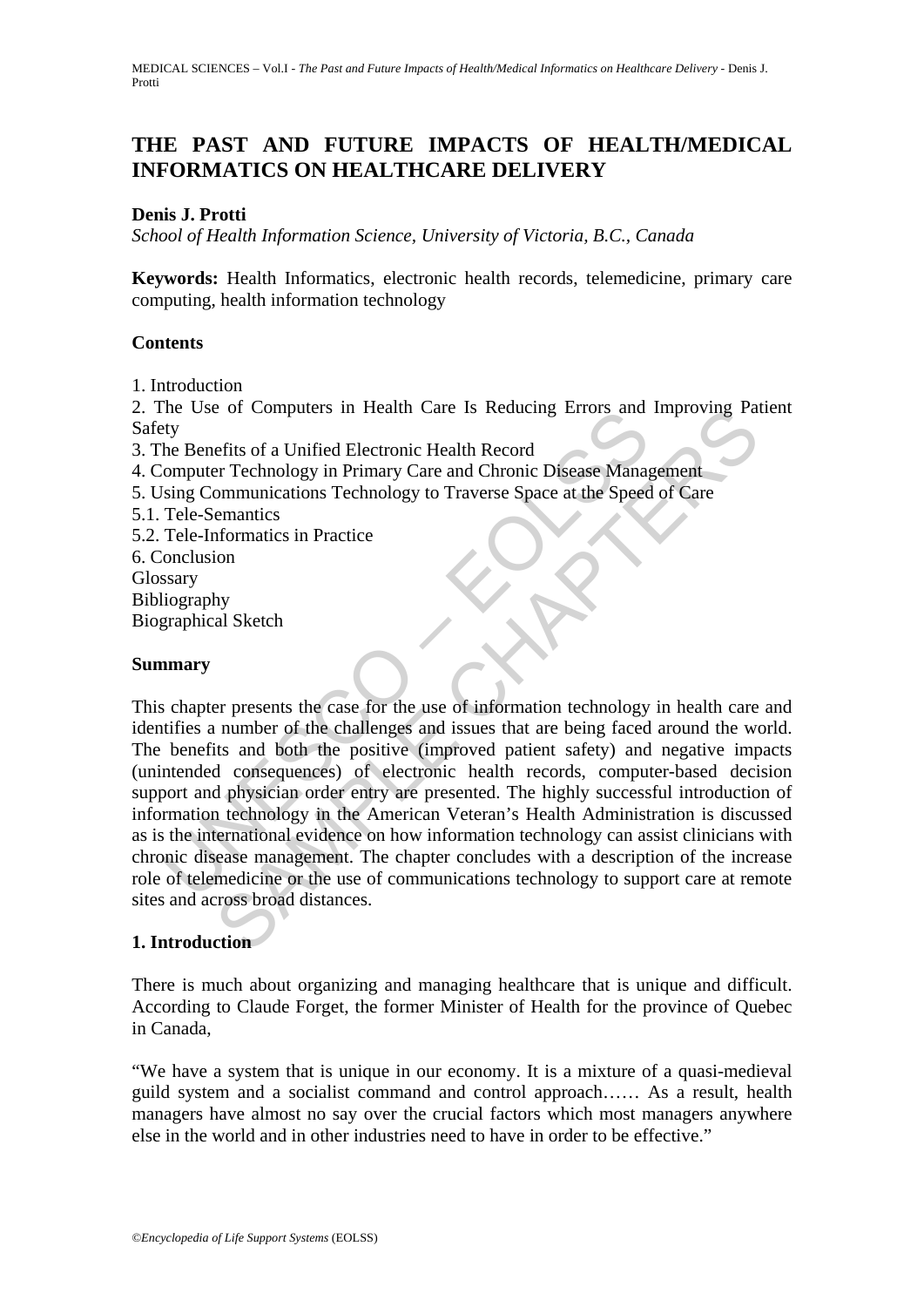In addition, a person's state of health is the result of the complex interaction between their unique genetics, brain, environment, and habits. For example, while some individuals may be able to carry on fairly normal activities despite severe loss of 80 percent of their pulmonary capacity, others may be disabled by minor arthritis. Careful reproduction of a healthcare process that results in a good outcome for the first will not help the second. Managing to a good outcome requires adaptation and matching of the process to the individual, and it may not be possible to find a gold standard for a process that guarantees good outcomes for individuals.

Humans are biological creatures and biological systems are inherently variable. Every individual has its own copy of genetic material—material that mutates and evolves randomly. Because of the variability, the number of formulas and data points required to document each instantiation of a biological system increases several fold. As a result, the number of conditions that need to be handled by uniform data standards is much greater than that required by standards for simpler physical, production or materials handling systems, however large or geographically widespread they may be.

Healthcare services are not only unique in their variety and range of services and products, they are typically not chosen by the "customer" but by someone acting on their behalf – usually a doctor who is increasingly influenced by the payer and/or government. In most industries the market is driven by the customer- but not always is that the case in healthcare.

number of conditions that need to be handled by uniform data<br>ter than that required by standards for simpler physical, produ<br>lling systems, however large or geographically widespread they n<br>thcare services are not only uni r of conditions that need to be handled by uniform data standards is n that required by standards for simpler physical, production or mate stems, however large or geographically widespread they may be.<br>Services are not onl Health industry requirements are also exceptionally demanding in a number of areas. Most notable are the implications of violations of personal privacy whilst involving all those who need to know, dual responsibility for personal and public health, the complexity and expansion of the knowledge base and terminology, the high risk to the providers livelihood combined with pressures to make critical decisions continuously and rapidly, and poorly defined outcomes; all of this in the context, as Forget put it, of a "guild system" of responsibility, accountability and power. The health care industry also has to support personal and moral values which in itself are very complex. The judgments taken about personal attitudes to risk and potential benefit on interventions are all driven by our unique physical and mental make-up and local context. And our values change over time.

Physicians practice in a state of incomplete information much of the time, according to Dr. Marc Overhage, an American physician, and many others. In their opinion, they often do not apply best evidence to their decision making at the point of care. It is little wonder since medical information doubles almost every five years and new knowledge often makes established treatments obsolete. There are over 22,000 new journal articles per year, at least 30 new drugs per year, and more than 6,000 combinations of drug compatibilities to consider. The number of drugs has grown 500% in just the last decade to over 17,000 trade and generic names for pharmaceuticals marketed in North America alone. The information flood, long working hours and a busy schedule make it increasingly difficult for clinicians to keep up with, and incorporate, current knowledge.

Healthcare services are perhaps the most complex large scale business of any country's economy. More variability and uncertainty at the point of service, as to causality,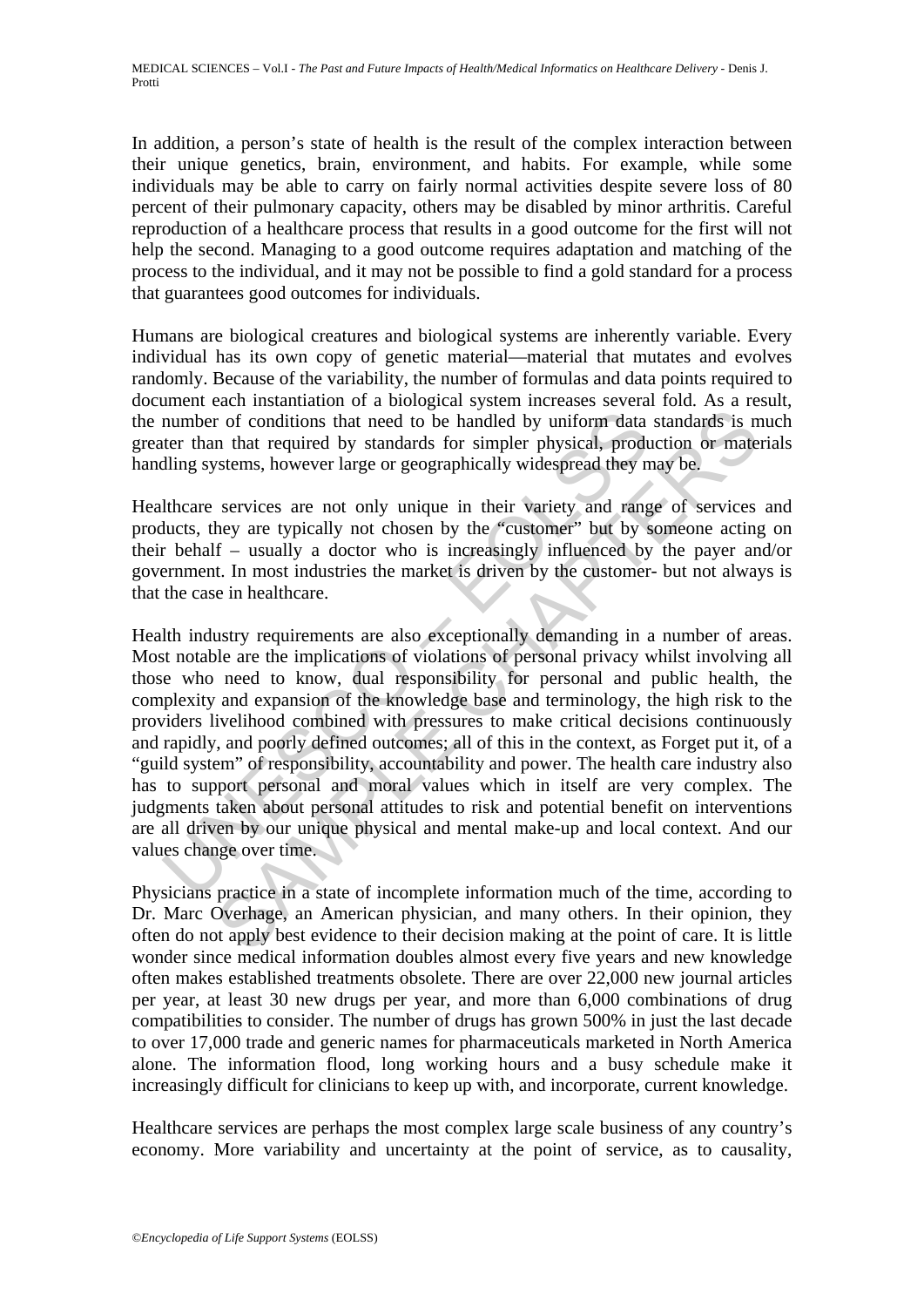processes and to the outcome of that investment, exists in healthcare than in any other sector. With such "variability and uncertainty" in the healthcare business, it is not surprising that identifying and measuring, let alone valuing, a financial return on investment (ROI) from computers in healthcare presents special challenges.

The difficulties in 'measuring' the computer's value contributions are that:

- many infrastructure investments cannot be cost justified on a return-oninvestment (ROI) basis
- new systems are often implemented to change difficult to measure actions
- strategic systems usually elude measurement
- many of the investments do not take account of prior costs
- efficiency (doing things right) is easier to measure than effectiveness (doing the right things)
- since effectiveness (doing the right things) and innovation (doing new things) can not be readily quantified in terms of traditional outputs, improvements are not usually reflected in economic efficiency statistics

Figure (doing unigs right) is easier to measure than errect<br>
right things)<br>
ince effectiveness (doing the right things) and innovation<br>
can not be readily quantified in terms of traditional outputs,<br>
not usually reflected chency (dong unings rignt) is easier to measure than effectiveness (doing<br>the things)<br>the right things) and innovation (doing new thin<br>things)<br>reflected in economic efficiency statistics<br>are purchased for use in healthcare Computers are purchased for use in healthcare primarily to capture and manipulate data for improved decision making – both clinically and administratively. As Bend and others have pointed out, part of the value of computer technology investments derives from improvements in the effectiveness of the clinical decision-making process. That is, an electronic record system should enable physicians and nurses to make better, quicker decisions through mechanisms such as on-line access to evidence-based results for designated disease conditions, assistance in placing orders (detecting a drug-drug interaction before the order for a medication is actually placed), and receiving an alert electronically after a significantly abnormal test result. Increasing the effectiveness of the clinical decision-making process should also lead to higher efficiency of that process — fewer errors should be made and fewer resources should be consumed.

The impact of information technology (IT) on patient care can be quite substantial. Some of the potential benefits include:

- Improved communication between providers, and between providers and patients. In many countries, the flow of information has grown exponentially.
- In a number of countries, the implementation of IT among various professions has created momentum for working in teams. The electronic health record (EHR) has been a catalyst for accelerating this key element of health care innovation widely supported at the policy level throughout the world.
- Patient empowerment. Increasingly, people have access to their EHR. They can review information such as laboratory results and prescriptions to improve selfcare – particularly important for chronic disease management. They can see which providers have viewed their records, which allows them to monitor privacy.
- Improved adherence to preventive measures. The literature suggests that electronically generated reminders for screening and follow-up increases adherence by 10% to 15%.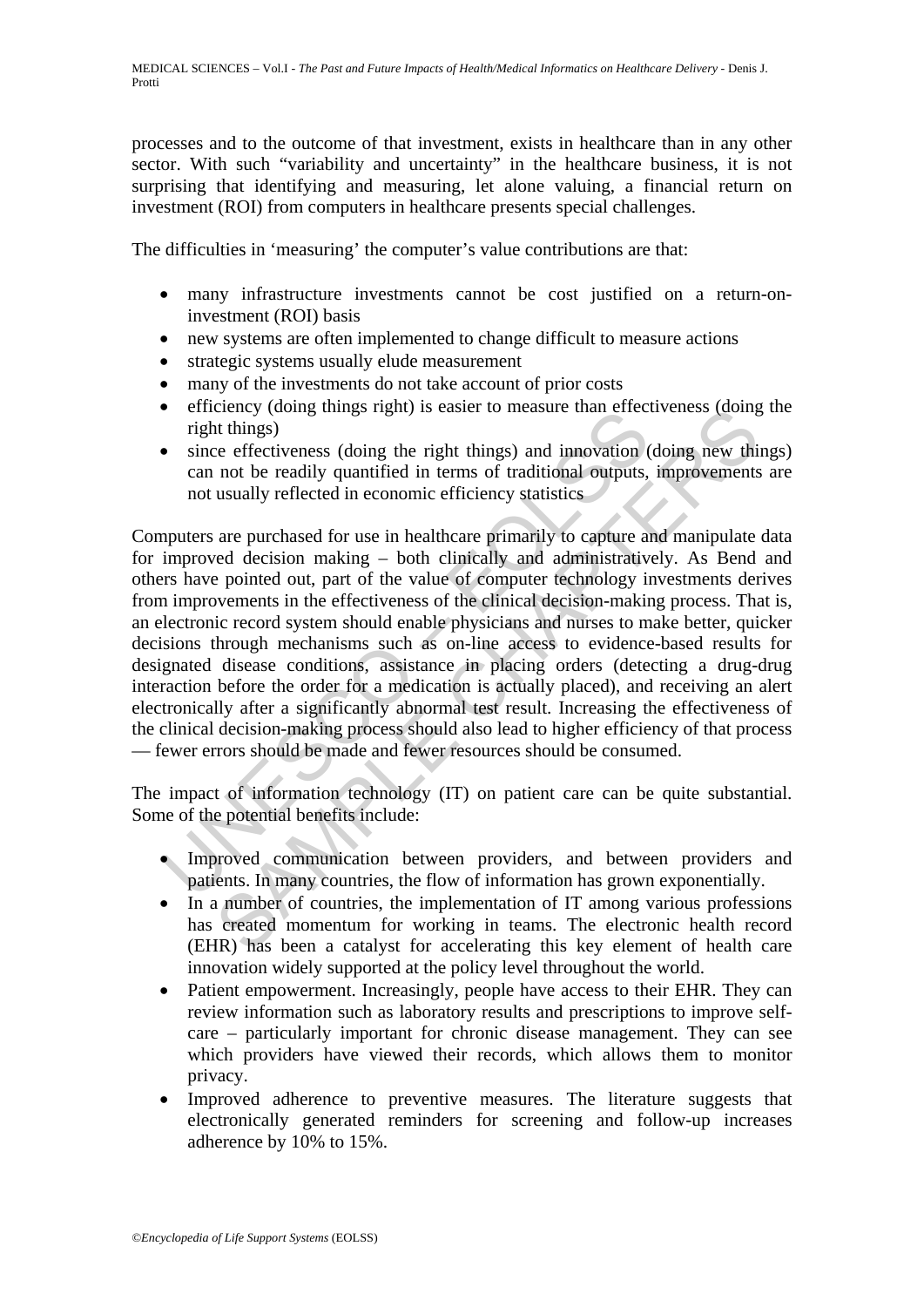- Improved delivery of recommended care for various conditions. The Vanguard group in Boston delivered recommended care about 60% of the time in a baseline study. It improved to over 90% by combining team-based practice with the EHR.
- Nation-wide implementation of the EHR in the USA, including e-prescribing with decision support tools built in, could reduce adverse drug events by 2 million annually, preventing 190,000 hospitalizations.
- According to the literature, introducing IT into the ICU reduces ICU mortality by 46% to 68%; complications by 44% to 50%; and overall hospital mortality by 30% to 33%.
- A major touted benefit of the EHR is chronic disease management (CDM). Some believe the benefits have already been demonstrated and there is consensus that the EHR is a necessary, but perhaps not sufficient, tool to improve CDM.

consists that the EThR is a necessary, our perhaps not<br>improve CDM.<br>number of case studies of the overall impact of IT is growing<br>discussion of the impact that data warehousing and business inter-<br>information systems and<br>i SEINSING THAT IS a necessary, but perhaps not surficient, to<br>strong CDM.<br>The province CDM is a necessary, but perhaps not surface that the origins of the surface but also from a managerial point of view. Space does not per The number of case studies of the overall impact of IT is growing, not only from a clinical perspective but also from a managerial point of view. Space does not permit a full discussion of the impact that data warehousing and business intelligence, emerging technologies such as RFID, management information systems and expert systems are having. Hence a few examples have been chosen to describe the impact that health informatics and medical informatics is having on health care delivery.

TO ACCESS ALL THE **15 PAGES** OF THIS CHAPTER, Visit: http://www.eolss.net/Eolss-sampleAllChapter.aspx

#### **Bibliography**

- - -

Aylin, P , Tanna S, Bottle A, Jarman B (2004). How Often Are Adverse Events Reported In English Hospital Statistics? *BMJ*. 329:369. 14 [A review of the status of incident reporting around adverse events in England].

Bend J (2004). In Pursuit of the Elusive Public Value of E-Health. Institute for Public Policy Research. London. [A an assessment that the benefit of information technology in health care in England has not been proven].

Bolch E (2004). America's Health Care System in Crisis: The Case for Telemedicine. *Caring*. 23(7), pp. 6-11. [An argument to increase investments in telemedicine].

Della Mea V (2001). What is e-Health (2): The Death of Telemedicine? *Journal of Medical Internet Research*. 3(2):e22, Apr-Jun 2001. URL: http://www.jmir.org/2001/2/e22/ [An argument that telemedicine should cease being treated as a separate field].

Halamandaris V (2004). Telemedicine Revolution Makes the Home the Center of Health Care. *Caring*. 23(7), 52-5. [A case study of successful application of telemedicine in home care].

Institute of Medicine Committee on Quality of Health Care in America (2001). *Crossing the Quality Chasm: A New Health System for the 21st Century.* Washington, DC: National Academy Press. [Seminal